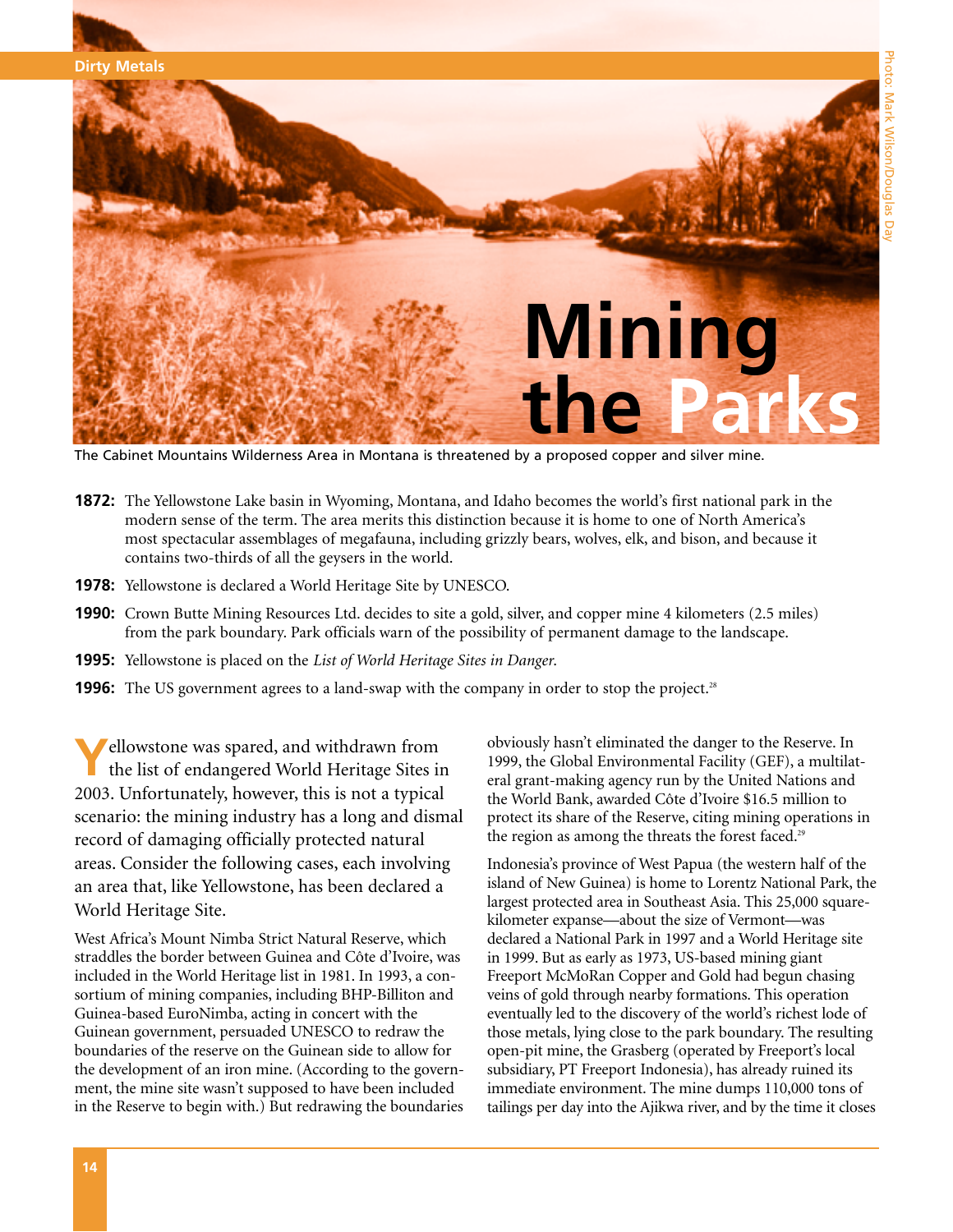in 30 years, it will have excavated a 230 square-kilometer hole in the forest that will be visible from outer space.<sup>30</sup>

Overall, one-quarter of World Heritage Sites listed for natural value (other Sites are listed for cultural value) are at risk from past, current, or planned mining or oil and gas drilling. (See Table.) Perhaps this threat will eventually decline as a result of the agreement reached in August 2003, in which 15 of the world's largest mining companies pledged not to explore or mine in existing World Heritage Sites. (The agreement was brokered by an international agency, the IUCN-World Conservation Union.) There are, however, many important parks that are not on the World Heritage list and that remain vulnerable to mining. A recent analysis examined all the parks, reserves, and other official natural areas that meet IUCN criteria for "strictly

### **Selected World Heritage Sites Affected by Metals Mining34**

| <b>Metal Mined</b><br><b>World Heritage Site</b>                     |
|----------------------------------------------------------------------|
| Okapi Wildlife Reserve,<br>Democratic Republic of Congo Gold         |
| Mt. Nimba Strict Nature Reserve,<br>Guinea and Côte d'Ivoire  Iron   |
| Wet Tropics of Queensland, Australia  Tin                            |
| Southeast Atlantic Forest Reserves, Brazil Gold, Lead                |
| Talamanca Range, Costa Rica and Panama  Copper                       |
| Tai National Park, Côte d'Ivoire Gold (illegal)                      |
| Sangay National Park, Ecuador Gold                                   |
| Lorentz National Park, Indonesia Gold, Copper                        |
| Kinabulu National Park, Malaysia Copper                              |
| Huascaran National Park, Peru  Gold                                  |
| Volcanoes of Kamatchka, Russia  Gold                                 |
| <b>Pantanal Conservation Complex,</b>                                |
| Doñana National Park, Spain Lead, Silver, Copper, Zinc               |
| Central Suriname Nature Reserve, Suriname Gold                       |
| Bwindi Impenetrable National Park, Uganda Gold                       |
| Kahuzi-Biega National Park,<br>Democratic Republic of the Congo Gold |

protected" (IUCN protected area management categories i-iv), and found that more than a quarter of active mines and exploration sites overlap with or are within 10 kilometers (6 miles) of such areas.<sup>31</sup>

Some countries are attempting to tighten up on mining incursion into protected areas. In 1999, for example, Indonesia passed a law banning open-pit mining in protected forest areas. But the government is looking for foreign investment to bolster a weak economy; it is also under intense pressure from the industry and foreign governments to override the law and grant mining permits. In July 2003, 15 mining companies were granted leases to mine in Indonesian protected areas, in apparent violation of the law. Some of these companies are signatories to the World Heritage pledge indicating their apparent disregard for protected areas that fall outside the World Heritage category.<sup>32</sup>

One reason that it's difficult to keep mining out of protected areas is that the boundaries of these areas are often poorly defined. This is a common problem in some parts of the Pacific region, which has relatively few protected areas and many major mines. In the Philippines, for example, mining is prohibited in intact forests and protected areas, yet approximately a third of all mining concessions overlap with these areas. (That figure covers both exploratory and active concessions.) Vague park boundaries have contributed to this situation; another factor is uncertainty over what constitutes an "intact forest." Papua New Guinea has a much larger version of the same problem. Nearly 90 percent of this island nation is still forested, but more than a third of its forests are already allocated to oil, gas, or mining concessions. Establishing formal protected areas has been a challenge in Papua New Guinea because most of the country's land is owned communally. Forty-seven protected areas have been established, but even these suffer from poor management. Of the country's highland "fragile forests," deemed especially vulnerable to human disturbance, 26 percent now lie within oil, gas, and mining concessions.<sup>33</sup>

There is an urgent need to stop the industry from making further inroads into protected areas, but this objective alone would not make for adequate conservation policy. That's partly because many major ecosystem types are still poorly represented within protected areas. This is true, for example, of prairie, coastal, and marine ecosystems. It's also because legal protection is difficult to implement on the vast scales at which nature operates. To be effective, conservation has to extend well beyond park boundaries—and for that reason, conservation is not likely to be compatible with mining as it is currently practiced. ■